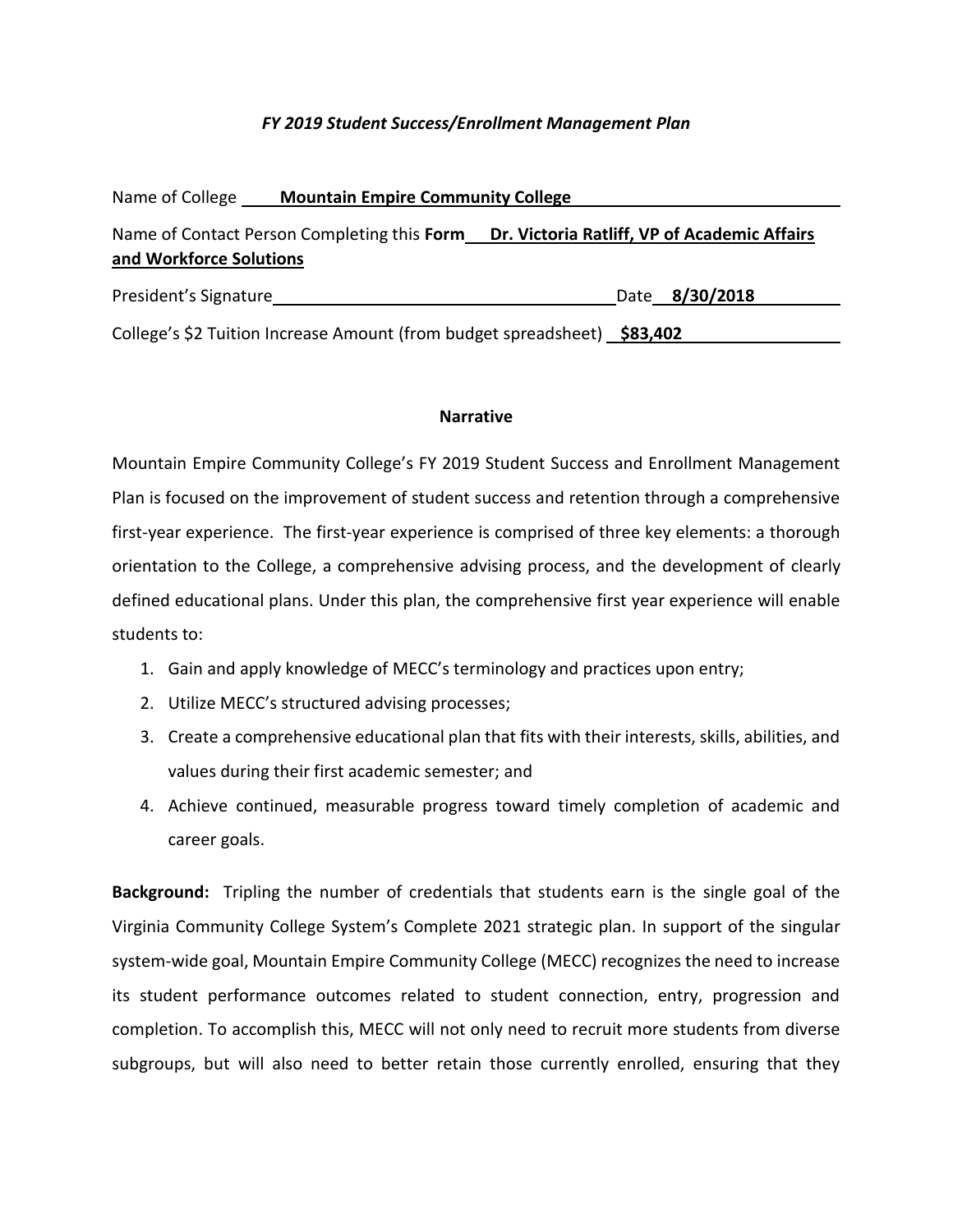complete the goals they set out to accomplish, and that those goals include completion of credentials leading to transfer or employment.

As a comprehensive community college, MECC's mission is to provide the far southwestern region of Virginia with accessible, quality higher education, workforce training, and community programs to ensure an educated population and a globally competitive workforce. To achieve this mission, the college offers a wide variety of associate degree, certificate, and career studies programs, as well as an extensive range of workforce training options. MECC utilizes advisory committees to ensure that academic programs stay current to the needs of existing employers, and it works with economic development organizations to meet the demands of emerging industries.

To effectively accomplish its mission, the college engages in ongoing, integrated, and institutionwide research-based planning and evaluation processes. The college prides itself on being a shared governance institution with a culture of broad-based involvement. This is evident through faculty, staff, and student involvement in committee work and institutional planning. Input gathered through these avenues, as well as through focus groups and surveys, is consistently used in decision-making and was the basis on which this Student Success/Enrollment Management Plan was developed.

Although several topics emerged in consideration for the plan, it was evident both from institutional data and stakeholder input that students' first-year experiences could be enhanced. Although the college has made progress through its two-day SDV College Success Skills class delivered prior to the beginning of the semester, there remains a gap between the time students first apply to the college and the time they attend SDV 100. Students often arrive for the twoday class without having completed their financial aid applications and are unsure of what their next steps should be. Qualitative findings revealed that students often feel lost within our processes, are confused by terminology used by college personnel, and frequently believe they do not have a "go to" person to answer questions or provide assistance. Because students are only required to meet with an advisor upon their initial registration, self-advising in subsequent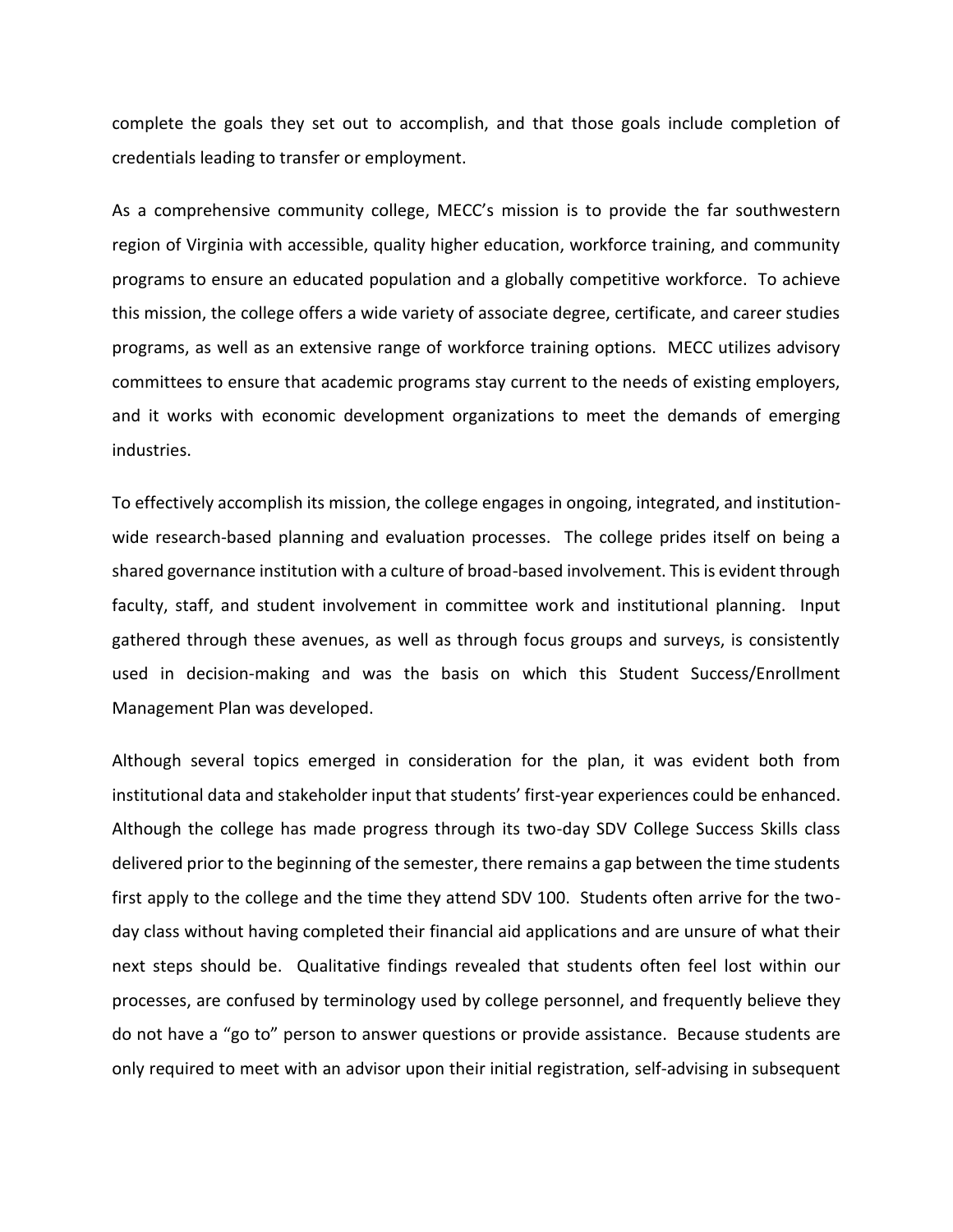semesters commonly results in a disconnect between students' goals and their actual academic progress.

**Strategies**: Currently, MECC relies on a distributed model for key elements of its students' first year experiences. Under this plan, the college will develop a centralized structure, known as Fox Central, that houses all aspects of entry to the College (Enrollment Services, Financial Aid, Student Outreach & Success, Testing Center, Career & Transfer Counseling, Student Services and the College Bookstore). Offices within Fox Central will be responsible for a new student orientation program (Freshman Orientation eXperience or FOX) and a comprehensive advising process which will lead students to clearly defined educational pathways through intentional and intrusive advising services. Efforts developed by this plan will lead to continuity of programming and services for all new students.

*FOX Orientation:* College personnel and students have reported that one ongoing issue with regard to the success of students in their first semester is their lack of preparation for the college environment. The MECC service region has a number of prospective college students that are first generation and often do not understand the terminology related to college, nor do they understand the processes of enrollment or the support services available to them. To address this problem, the college will develop its new student Freshman Orientation eXperience (FOX) program to provide an introduction to MECC that will acclimate students to the college environment, introduce common terms and practices and ease their transition into higher education.

*Comprehensive Advising Process:* A review of literature on centralized advising models has demonstrated that this method of student engagement and onboarding is successful. Not only does centralized advising, which is commonly defined as the staffing of trained academic advisors in one central location, increase student engagement, but it also increases retention and persistence. Chiteng (2014) found that "students who used centralized advising instead of no advising experienced an increase in their first-term GPA, second-term GPA, and first-year cumulative GPA" (p. 527). Additionally, these students were more likely to be retained from fall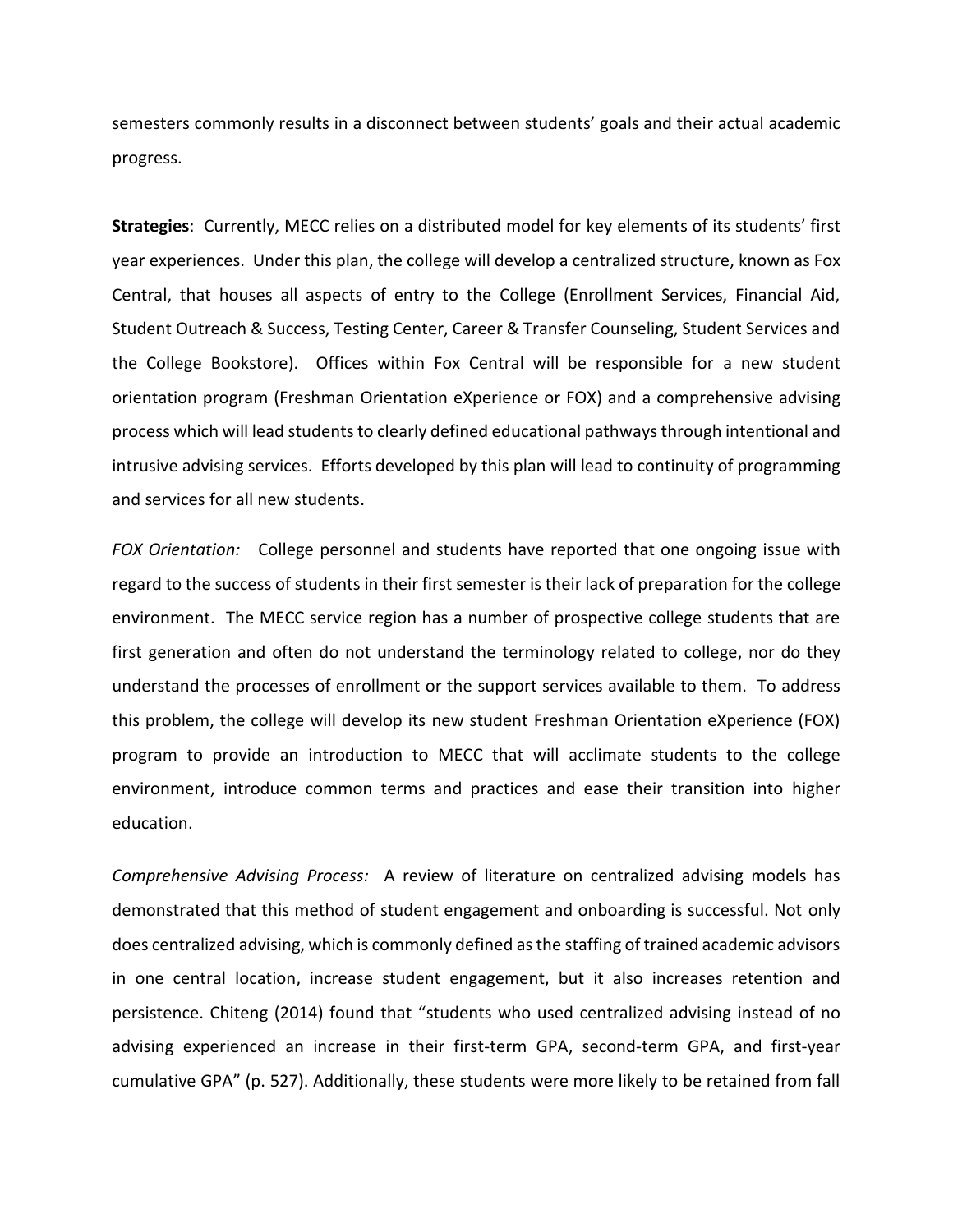to spring semesters. Under this model, MECC will implement a centralized advising program where all new students will be advised within the college's Student Outreach & Success Center. An advisor within the SOS Center will act as a mentor and aid students in choosing a career path that suits his/her goals. Although students will be assigned a faculty program advisor once program-placed, this original advisor will serve as a mentor and point of contact throughout the student's educational career.

*Clearly Defined Educational Pathways*: An integral part of the advising process is the development of a clearly defined educational pathway. Under this proposal, developing a pathway will coincide with the comprehensive advising process. Student Outreach & Success (SOS) advisors will walk students through the Navigate system, exploring career options by aligning student interests with their individual goals through the Virginia Educational Wizard.

Once enrolled, students will have an enhanced student support system resulting from their initial connections with college personnel. SOS staff, student services counselors, and members of the college's Fox Central team will be assigned as student advocates or mentorsfor all newly enrolled students. This team of advocates will utilize a variety of tools to remain in contact with the students. Among those are SAILS (until December 2018), NUDGE email and text alerts, and regular contacts through college email, text and phone. Until Navigate's Early Alert system and Advisor Dashboards are available in early Spring, MECC will utilize its internally developed Tableau system to track and report issues and/or contacts made with students following the end of SAILS availability. Because only the Financial Aid offices can monitor notes entered by the Blackboard Financial Aid Services Dashboards, any notes signifying follow-up is needed will be referred to the SOS center by members of the college's Financial Aid team. Likewise, college staff will be reminded frequently to refer students in need of academic or other support assistance to Fox Central's SOS or Student Services departments.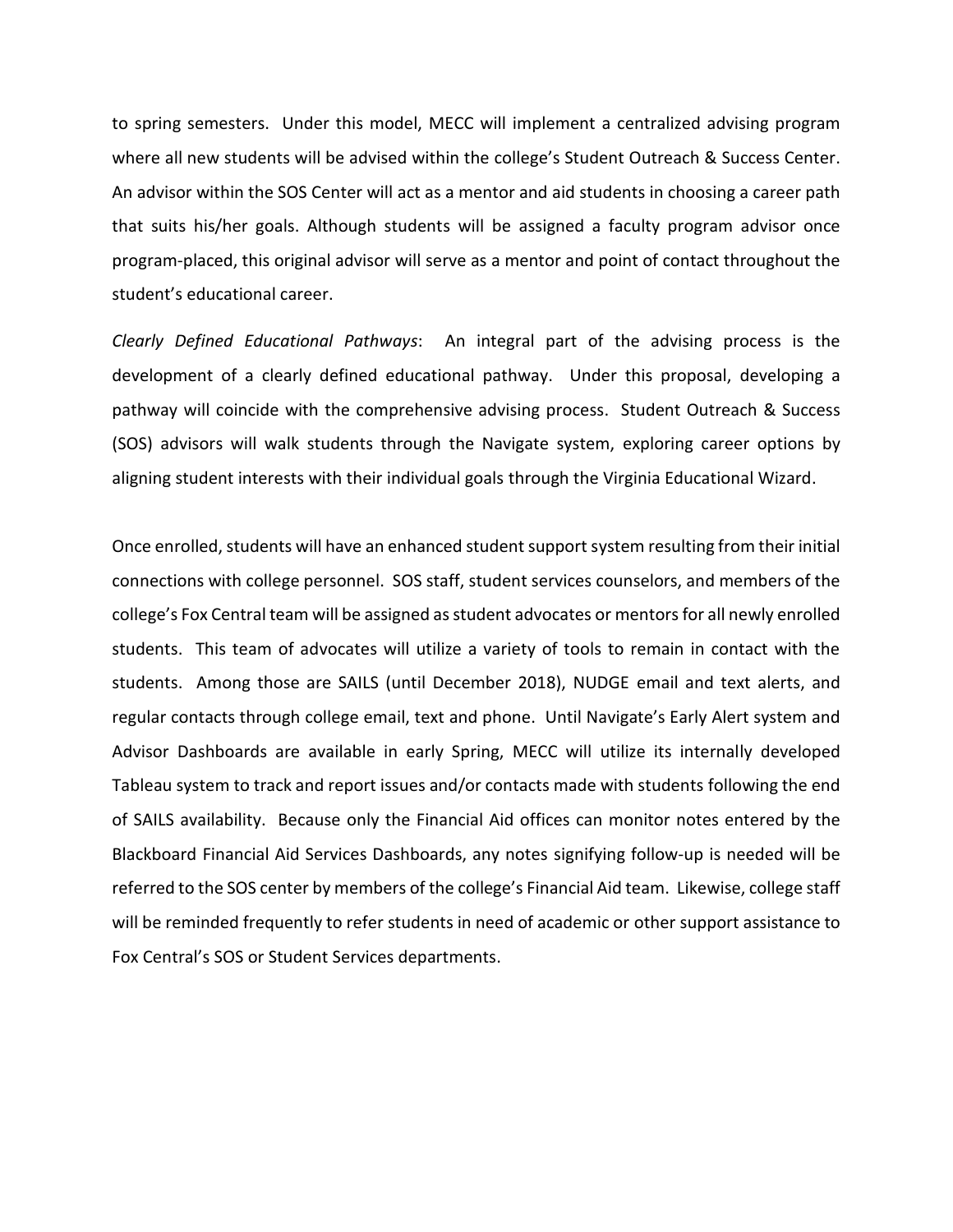**Outcomes:** Mountain Empire Community College's Student Success and Enrollment Management Plan has four principle outcomes. The success of these outcomes will be measured by the key performance indicators listed below:

# **Outcome 1: First-year students will gain and apply knowledge of MECC's terminology and processes upon entry.**

*Key Performance Indicators:*

- Knowledge of terminology and processes required of a first-year student will be measured in a pretest in Fox Orientation and a posttest in SDV. The value-added significance of this assessment will reflect a 5% or more improvement in pre vs. post scores.
- Student satisfaction surveys will reflect 80% or more of all new students are "satisfied" or "very satisfied" with their onboarding experiences.

### **Outcome 2: Students will utilize MECC's structured advising processes.**

### *Key Performance Indicators:*

- A minimum of 3 encounters/interactions will be documented in the College's Tableau system between students/advisors/staff each semester during FTIC students' first year of enrollment.
- 75% or more student advisees will indicate on the Survey of Entering Student Engagement (SENSE) that they are "satisfied" or "very satisfied" with MECC's academic advising services.

**Outcome 3: Students will create a comprehensive educational plan that fits with their interests, skills, and values during their first academic year.**

*Key Performance Indicator:*

 75% of FTIC students will have a defined educational plan within SIS and/or Navigate during the first 30 credit hours of college studies.

**Outcome 4: Students will achieve continued, measurable progress toward timely completion of academic and career goals through their self-identified educational plan.**

## *Key Performance Indicators:*

- 70% of first-time, full-time students entering Spring 2019, and subsequently, will achieve at least a 2.0 average during each term of their freshman year.
- 4% increase in first time, full time students completing 2/3 of attempted credits in their first semester with a GPA that is greater than or equal to 2.0.
- 5% increase in persistence rates of first-time, full-time students by Spring 2020.

*Table 1: Outcomes & Key Performance Indicators*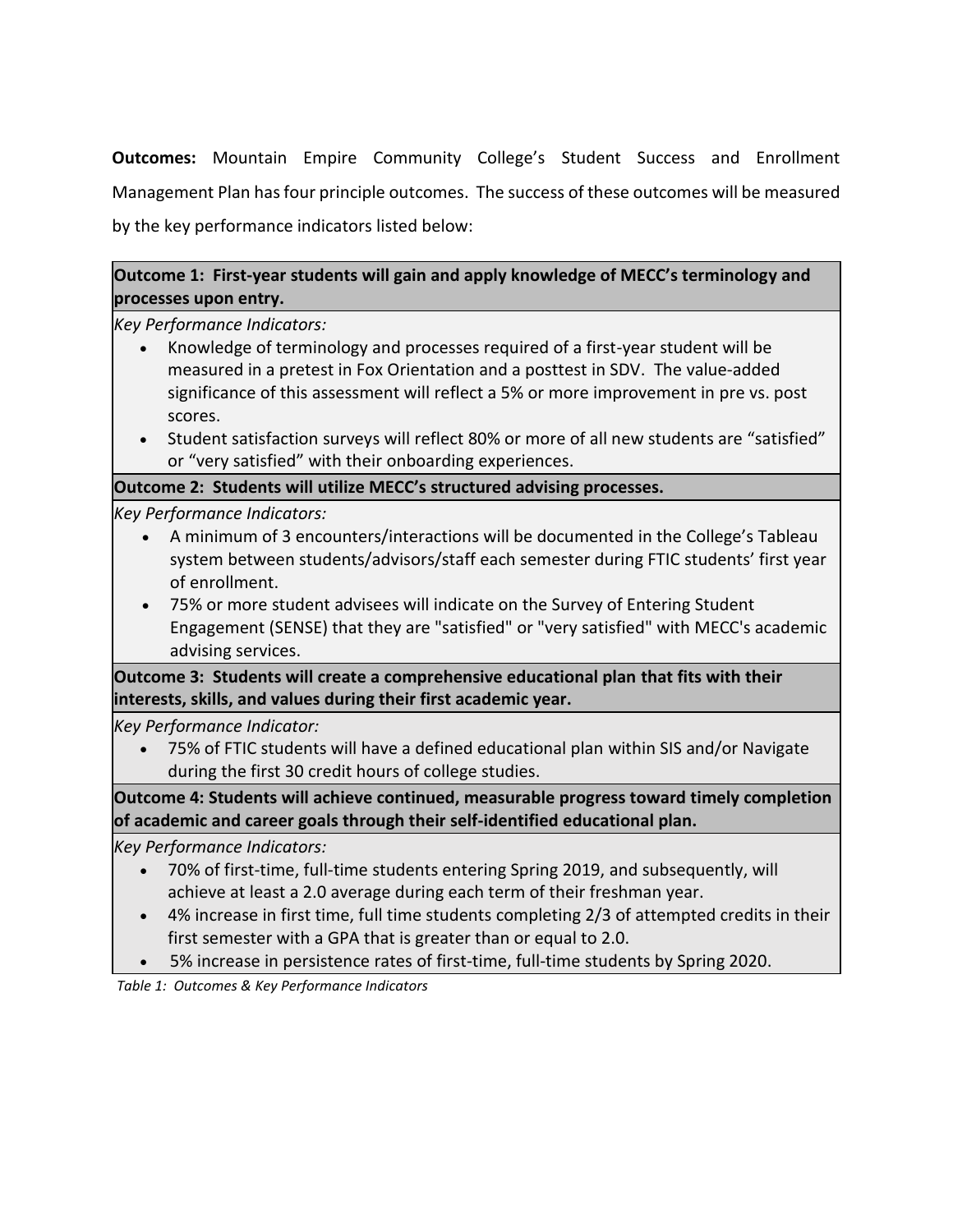Part 2: Detailed Plan. In the following table, list the components required to implement the strategy, the funds that will be allocated to support the implementation of each component, and the performance indicators for each component. Colleges may supplement funding from the tuition increase with other college resources.

| <b>Problem Identified</b>                                                                                                                                                                                                                                                                                            | <b>Implementation Steps</b>                                                                                                                                                                                                                                                                                                                                                                                                                                                 | Who is<br>responsible?                                                                                                                      | <b>Timeline: When</b><br>will activity<br>occur? | <b>Budget: How much</b><br>funding will be<br>allocated to support<br>the component parts<br>of the strategy?<br>Please indicate if<br>expenditure of funds<br>is ongoing. |
|----------------------------------------------------------------------------------------------------------------------------------------------------------------------------------------------------------------------------------------------------------------------------------------------------------------------|-----------------------------------------------------------------------------------------------------------------------------------------------------------------------------------------------------------------------------------------------------------------------------------------------------------------------------------------------------------------------------------------------------------------------------------------------------------------------------|---------------------------------------------------------------------------------------------------------------------------------------------|--------------------------------------------------|----------------------------------------------------------------------------------------------------------------------------------------------------------------------------|
| New students applying for<br>admission to MECC often<br>find themselves<br>wandering from building<br>to building across campus<br>to complete the processes<br>of admission, financial<br>aid, placement testing,<br>obtaining a student ID,<br>locating an advisor, and<br>other requirements for<br>new students. | 1. Establish "one stop" FOX Central by<br>moving necessary entities into a<br>central location.<br>2. Develop a formalized onboarding<br>process in the One-Stop as a single<br>point of entry for all students.<br>3. The college will implement new<br>student orientation (FOX) sessions.                                                                                                                                                                                | Dean of<br>Enrollment<br>Services &<br><b>Financial Aid;</b><br>Dean of Student<br>Services;<br>Facilities and<br>college<br>administration | <b>Fall 2018</b>                                 | $$300,000-$<br>renovation of Holton<br>Hall; FOX orientation<br>support                                                                                                    |
| <b>Inadequate Signage</b>                                                                                                                                                                                                                                                                                            | 1. Acquire digital signage for all entry<br>areas<br>2. Design and install non-digital<br>signage that is consistent in design<br>and messaging                                                                                                                                                                                                                                                                                                                             | Deans for<br>Enrollment<br>Services,<br>Financial Aid &<br><b>Student Services;</b><br>Print Shop and<br>college<br>administration          | <b>Fall 2018</b>                                 | \$65,000 - signage                                                                                                                                                         |
| Inconsistent<br>communication and<br>messaging related to<br>college processes                                                                                                                                                                                                                                       | 1. Standardize terminology and<br>processes of enrollment for all<br>students<br>2. Provide training to faculty and staff<br>in the use of consistent terminology<br>3. Incorporate identified college-<br>specific terminology and processes<br>into advising sessions, SDV 100 and<br>summer FOX orientation sessions<br>4. Instructors will include an overview<br>of the syllabus, exam schedule,<br>college-specific terminology and LMS<br>on day one of each course. | Vice President of<br>Academic Affairs<br>& Workforce<br>Solutions and VP<br>Staff; Faculty &<br>Staff                                       | Fall 2018 and<br>ongoing                         | Daily operational<br>costs                                                                                                                                                 |
| The quality and intensity<br>of advising services<br>provided to students is<br>inconsistent                                                                                                                                                                                                                         | 1. Create a student advising checklist,<br>which will be mailed to the student<br>upon acceptance.<br>2. Develop a comprehensive advising<br>handbook for both faculty and<br>students, including an advising<br>checklist for advisors.                                                                                                                                                                                                                                    | Dean of Student<br>Services, VP of<br><b>Academics</b>                                                                                      | Fall 2018 and<br>ongoing                         | $$20,000-$<br>Professional<br>Development;<br>Development of<br>Handbook                                                                                                   |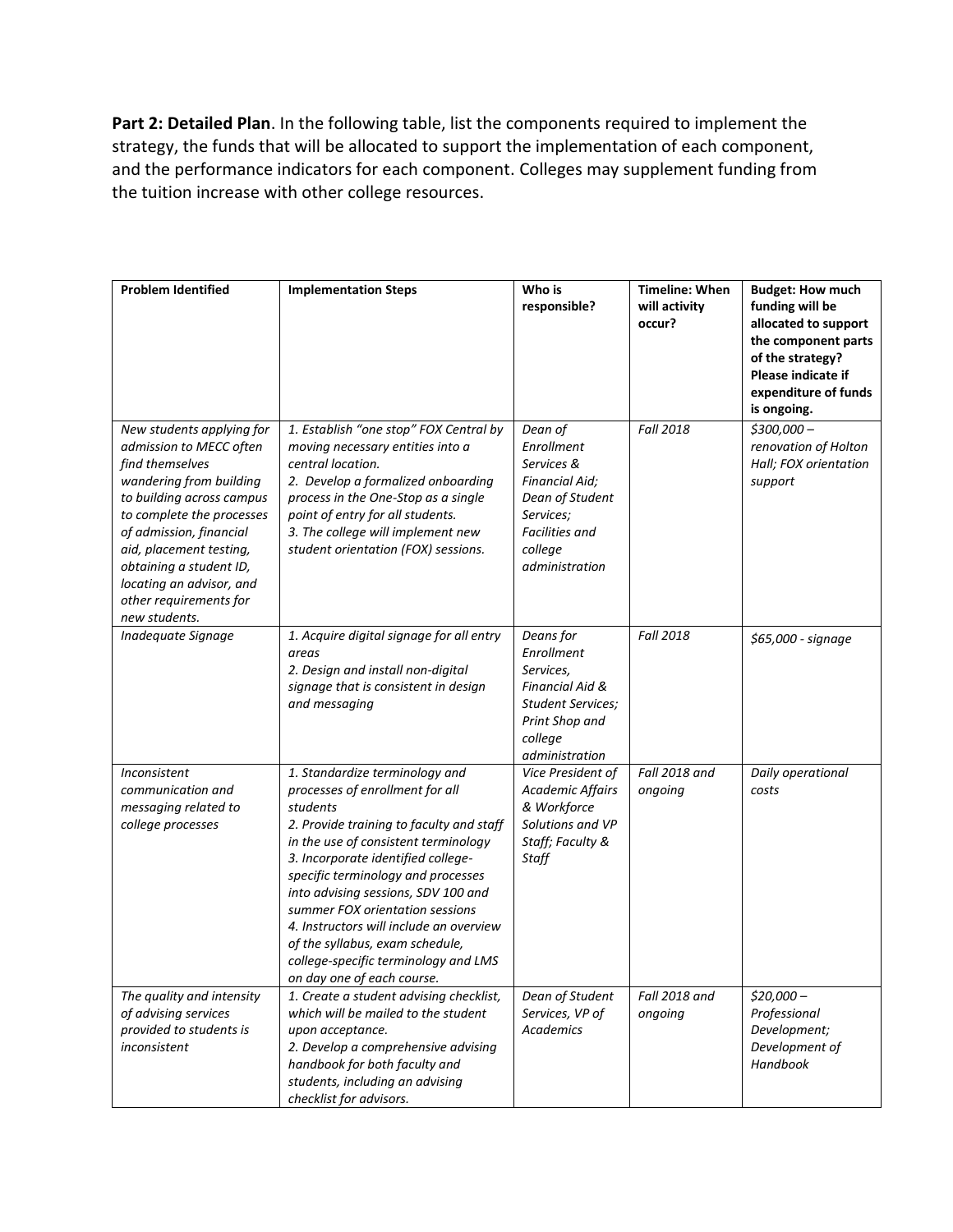|                                            | 3. Require all new students to                                                |                               |                       |                                           |
|--------------------------------------------|-------------------------------------------------------------------------------|-------------------------------|-----------------------|-------------------------------------------|
|                                            | participate in an initial advising                                            |                               |                       |                                           |
|                                            | session in FOX Central's SOS Center.<br>4. Provide college-wide professional  |                               |                       |                                           |
|                                            | development on advising.                                                      |                               |                       |                                           |
|                                            | 5. Implement software (Tableau or                                             |                               |                       |                                           |
|                                            | Navigate) that will allow advisors to                                         |                               |                       |                                           |
|                                            | document interactions with advisees                                           |                               |                       |                                           |
|                                            | to ensure consistency in advising.                                            |                               |                       |                                           |
|                                            | 6. Develop an outcomes-based                                                  |                               |                       |                                           |
|                                            | evaluation and assessment for                                                 |                               |                       |                                           |
|                                            | advising services.                                                            |                               |                       |                                           |
| Students often change                      | 1. Require student utilization of the                                         | Dean of Student               | <b>Beginning Fall</b> | \$8,000 - Update of                       |
| programs of study                          | career planner tools (Wizard,                                                 | Services, VP of               | 2018 and              | College website and                       |
| without considering the                    | Navigate, etc.) during initial advising                                       | Academics                     | ongoing               | advising and                              |
| implications to financial                  | session and/or FOX Orientation to                                             |                               |                       | marketing materials                       |
| aid and their time to                      | match student interests to careers.                                           |                               |                       |                                           |
| completion.                                | 2. Using career interest inventory                                            |                               |                       |                                           |
|                                            | results, students will create a written                                       |                               |                       |                                           |
|                                            | comprehensive educational plan, with                                          |                               |                       |                                           |
|                                            | the assistance of their advisors.                                             |                               |                       |                                           |
|                                            | 3. The college will refine its guided                                         |                               |                       |                                           |
|                                            | pathways in order to decrease time-                                           |                               |                       |                                           |
|                                            | to-completion and aid student<br>progression through a program.               |                               |                       |                                           |
|                                            | 4. The college will market                                                    |                               |                       |                                           |
|                                            | opportunities for students to each                                            |                               |                       |                                           |
|                                            | credit for prior learning and                                                 |                               |                       |                                           |
|                                            | experience, i.e. Credits2Careers, CAEL                                        |                               |                       |                                           |
|                                            | PLA standards.                                                                |                               |                       |                                           |
|                                            | 5. Create an "Advising Matters" page                                          |                               |                       |                                           |
|                                            | on the college website, which includes                                        |                               |                       |                                           |
|                                            | career and transfer information.                                              |                               |                       |                                           |
| The persistence rate of                    | 1. The college will utilize SAILS,                                            | Dean of Student               | Fall 2018 and         | $$12,000$ - Extended                      |
| students from Fall to                      | Tableau and Navigate to monitor                                               | Services and                  | ongoing               | operational hours for                     |
| Spring and Fall to Fall is                 | student progress and attendance,                                              | Director of                   |                       | tutoring and                              |
| less than targeted goals.                  | flagging students for follow-up as                                            | <b>Student Support</b>        |                       | supplemental                              |
|                                            | needed.                                                                       | <b>Services</b>               |                       | instruction (ongoing)                     |
|                                            | 2. The college will require students to<br>meet with their Advisors mid-      |                               |                       |                                           |
|                                            | semester during their first two                                               |                               |                       |                                           |
|                                            | semesters to discuss their progress in                                        |                               |                       |                                           |
|                                            | terms of their self-identified                                                |                               |                       |                                           |
|                                            | educational plans.                                                            |                               |                       |                                           |
|                                            | 3. The college will utilize Ad Astra                                          |                               |                       |                                           |
|                                            | Platinum Analytics to determine                                               |                               |                       |                                           |
|                                            | optimum course schedules to meet                                              |                               |                       |                                           |
|                                            | student needs.                                                                |                               |                       |                                           |
|                                            | 4. The college will extend the                                                |                               |                       |                                           |
|                                            | operating hours of its Student Support                                        |                               |                       |                                           |
|                                            | Services Center (tutoring,                                                    |                               |                       |                                           |
|                                            | supplemental instruction, etc.) to                                            |                               |                       |                                           |
|                                            | serve students in the evening.                                                |                               |                       |                                           |
| Pilot projects are                         | 1. Revamp Quick-Start program to                                              | Dean of Student               | Fall 2018 and         | $$3,500 - Release$                        |
| improving student<br>success, but resource | accommodate all students attempting<br>to enroll after the first-day of class | Services, VP of<br>Academics, | ongoing               | time for faculty to<br>revamp Quick-Start |
| limitations prevent taking                 |                                                                               | Faculty                       |                       | curricula and FAST                        |
| "to scale"                                 |                                                                               |                               |                       | Assessment                                |